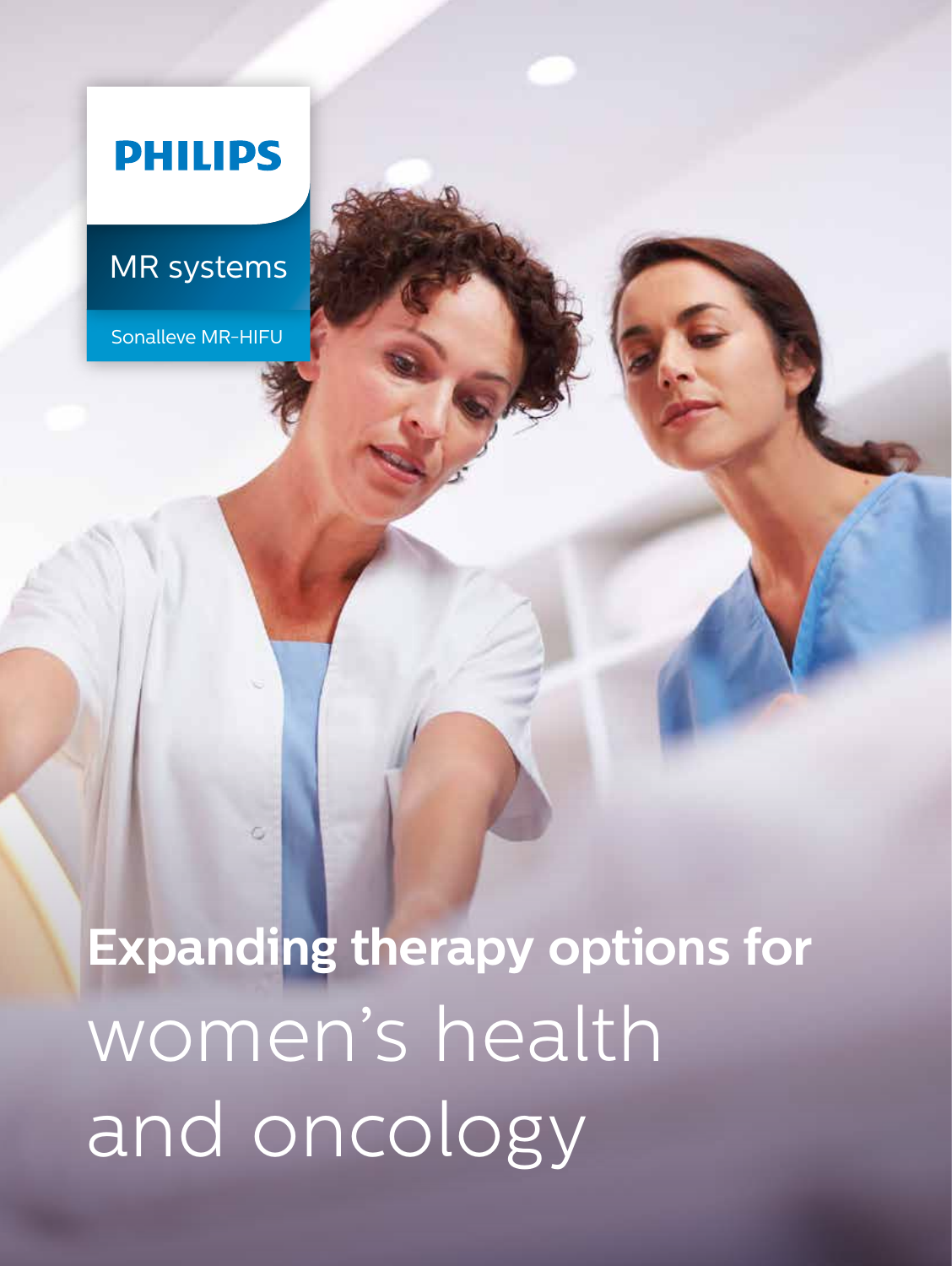As a physician, you want to provide innovative therapies that will improve patient health and well-being. We share the same goal. Philips Sonalleve MR-HIFU unlocks a new stream of patient-friendly, non-invasive therapy options. It offers new alternatives for conditions where current therapies come with significant side effects and for patients who may not tolerate an invasive procedure.

Sonalleve MR-HIFU is ready today for the treatment of uterine fibroids, adenomyosis, and palliative pain management of bone metastases. Offering a true alternative to current treatment options for these very prevalent conditions, Sonalleve MR-HIFU can make a real difference for the patient.

We're working closely with our clinical collaborators in exploring and expanding the application of MR-HIFU technology to other areas. These include the treatment

of benign or malignant conditions of the prostate, female breast, or other organs, addressing the desire of patients for an effective but less invasive procedure.

"The most important thing is that patients want the procedure. I think that is a major push for our program. We have patients who ask for the procedure; they don't want surgery they want a non-invasive or minimally invasive procedure."

Prof. Dr. M. van den Bosch, interventional radiologist, University Medical Center, Utrecht, the Netherlands

Sonalleve MR-HIFU is an innovative therapy platform that integrates an advanced High Intensity Focused Ultrasound (HIFU) system into the patient table of Philips MRI systems.

This allows you to perform non-invasive HIFU therapy supported by advanced planning and temperature monitoring using MR imaging. Since 2010, healthcare providers have been relying on this platform to offer patients a non-invasive alternative to traditional surgical treatment for uterine fibroids.

## **Discover the freedom** of patient-friendly and non-invasive therapy options

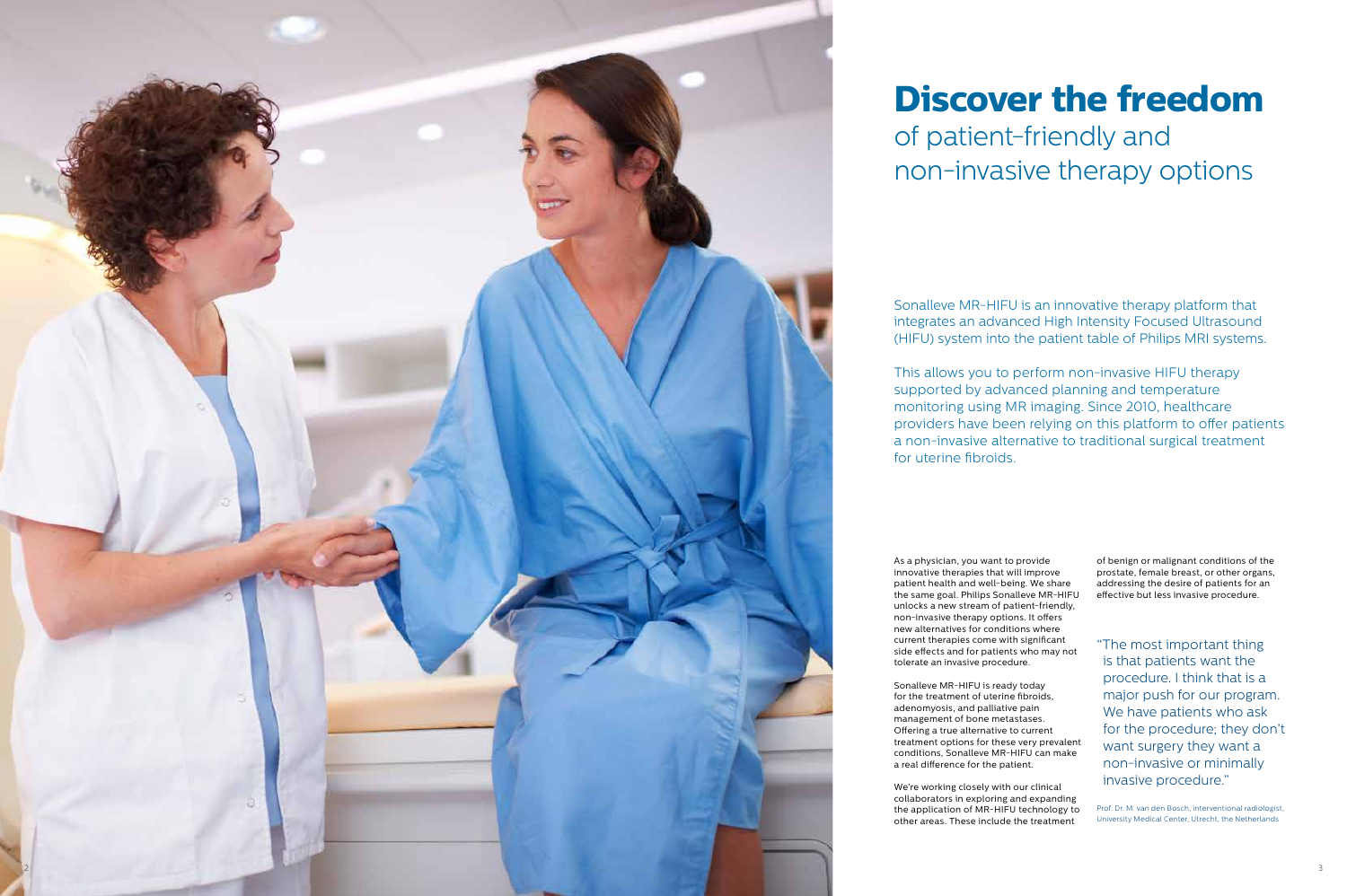### **A smart combination**

Philips Sonalleve MR-HIFU combines the advantages of a HIFU system with the superb imaging of Philips MRI systems. You're empowered to perform non-invasive HIFU therapy supported by advanced planning and temperature monitoring using MR imaging.

### **High Intensity Focused Ultrasound…**

HIFU therapy uses a focused transducer to bundle ultrasound energy into a small volume at the target locations inside the body. During treatment, the ultrasound energy beam passes through the intact skin and soft tissue, causing localized high temperatures only in the focus area. The skin and intermediate tissue are left unharmed. Within a few seconds this produces a well-defined region of coagulative necrosis.

### Support excellent results

Take advantage of top-notch positioning and signal to noise ratio (SNR) with dedicated imaging coils. They're integrated in the Sonalleve tableand designed for human pelvic and abdominal/body therapy applications.

Help decrease patient length of stays Some MR-HIFU procedures can be performed as an outpatient procedure, helping you decrease patient length of stays and the costs associated with them.

### Provide extra patient comfort

The curved tabletop comes with various mattresses to comfortably support patients in different positions. You can also give patients peace of mind with Philips Ingenia's 70 cm gantry opening.

Switch between diagnostic MR and HIFU therapy in minutes HIFU is integrated in the dedicated Sonalleve table, which easily slides over the lowered MRI table. You don't need to move patients or remove the MRI table.



## **Imaging and therapy** in one solution



**MR imaging based temperature map shows realized temperature during treatment of a uterine fibroid in real time.**



### **… combined with MR image guidance**

Only Magnetic Resonance Imaging (MRI) can measure temperature changes within the human body noninvasively, just by imaging. 3D MR images provide the anatomical reference data for treatment planning, while real-time temperature sensitive images are acquired during ablation to provide real-time information about treatment progress and monitor critical anatomical structures.



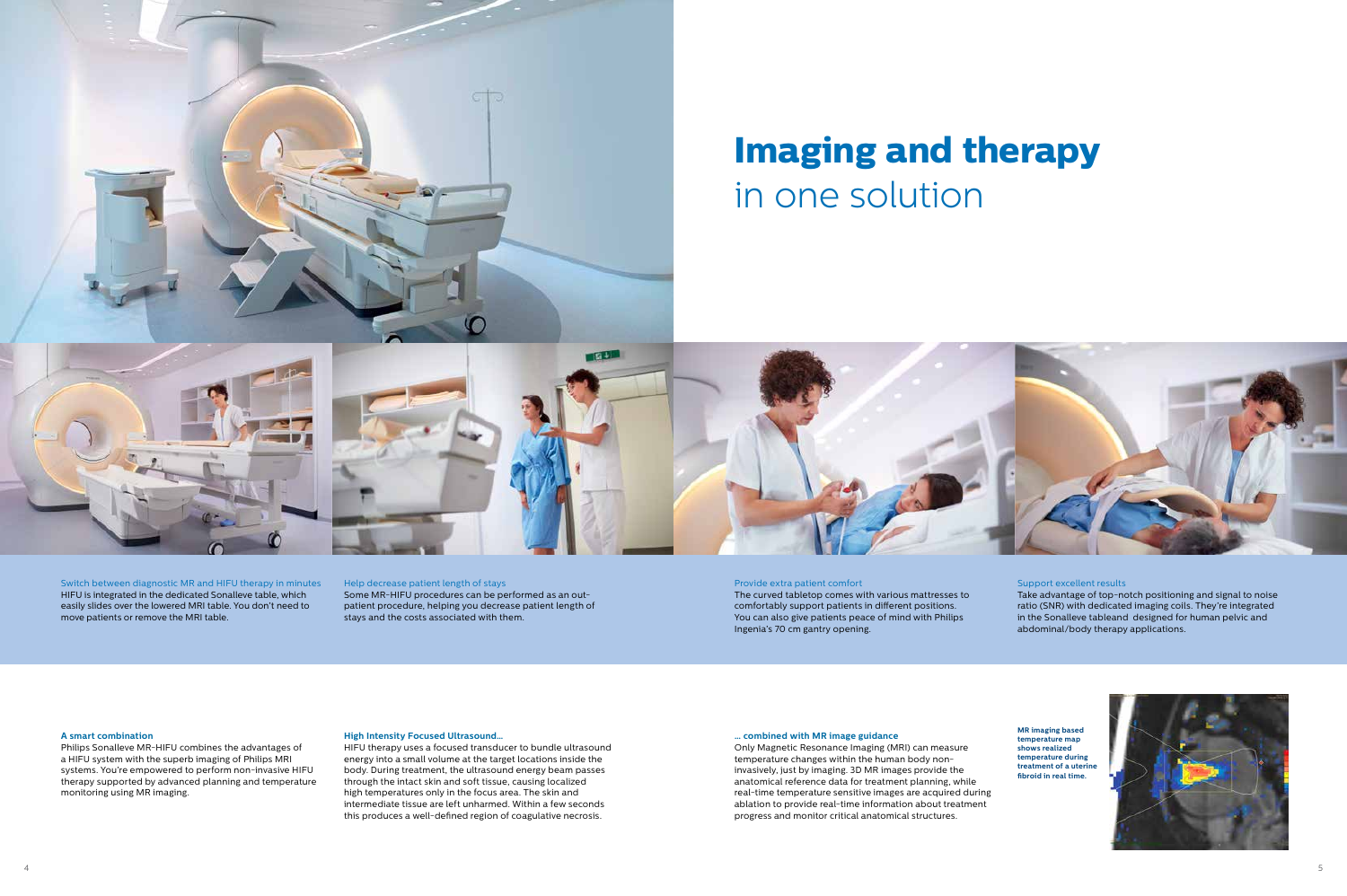## Cooling and **treatment efficiency**

### **Volumetric heating**

The focused ultrasound beam is rapidly scanned over the volume to be ablated. Ellipsoidal ablation volumes can be adjusted up to 16 mm wide and 40 mm long, leading to a macroscopic ablation zone within seconds. Large target volumes are covered with multiple heating events.

#### **Real-time feedback**

During treatment, the MRI scanner acquires temperature-sensitive images to monitor local heat distribution and identify critical structures that must not be subjected to heat. The temperature information is used to automatically enhance HIFU delivery parameters, thus creating a feedback loop based on real-time temperature monitoring. This is essential to keep treatment times short while maintaining high-quality care throughout the procedure.

#### **Homogeneous heating**

With real-time feedback the system can compensate for local variations in tissue properties, such as inhomogeneous absorption, attenuation, perfusion, and diffusion. Otherwise, these variations can lead to local overheating or insufficient heating. While overheating could pose undesired effects and in addition would lead to increased treatment time, insufficient heating, e.g. near cooling vessels, could potentially leave tissue unablated.



### **DISC – Direct Skin Cooling**

The patient's skin over the ultrasound window is kept at a constant temperature of about 20°C. The window in the table is equipped with a double membrane, and cooled water is circulating in-between, providing an efficient heat sink and constant temperature to the patient's skin. To enhance cooling efficiency, patients are positioned directly onto the membrane. Most patients won't require a gel pad.

> "As far as my colleagues and I are concerned, HIFU is a fairly important part of our practice. In our opinion, this is a novel step to tumor ablation; it is completely MRI-guided, it allows temperature mapping, it is completely noninvasive and completely computer-controlled. You know exactly what you're doing."

### **DMT – Dual Mode Thermometry**

Sonalleve offers full workflow integration of a novel fat tissue thermometry based on T2 weighted MR imaging. It is measuring cumulative heating over the whole treatment duration combined with the established Proton Resonance Frequency Shift thermometry for target heating.

### **Treatment that's efficient as possible**

With Direct Skin cooling and Dual Mode Thermometry the system suggests cooling times between heating events that both enhance treatment efficiency and help reduce the likelihood of an adverse event (such as skin lesions). By substantially reducing cooling times, Sonalleve with DISC and DMT minimizes one major contributing factor to the total treatment time.

### **Good for patients, good for workflows**

Patients and caregivers have told us how much they appreciate the cooled skin contact. Fast and easy positioning without a gel pad along with overall reduced treatment are also highlighted again and again.

**Volumetric heating with feedback creates large yet controlled ablation zones (schematic representation)**



**Thermal map of 12 mm cell in uterine fibroid therapy**

Efficient ablation and short treatment times don't need to be mutually exclusive. Sonalleve MR-HIFU uses a quick-moving ultrasound beam as well as monitoring based on real-time temperature-sensitive MR images. These are incorporated into a feedback loop to create a uniform temperate distribution.

> Treatment efficiency is limited by heat accumulating in the skin as well as subcutaneous fat and muscle tissue. Sonalleve MR-HIFU introduces active skin cooling to substantially reduce cooling times between heating events, shorten treatment times, and enhance patient comfort.

# **Sonalleve in action**

### **Volumetric ablation** with feedback **Direct Skin**



Prof. Dr. M. van den Bosch, interventional radiologist, University Medical Center, Utrecht, the Netherlands

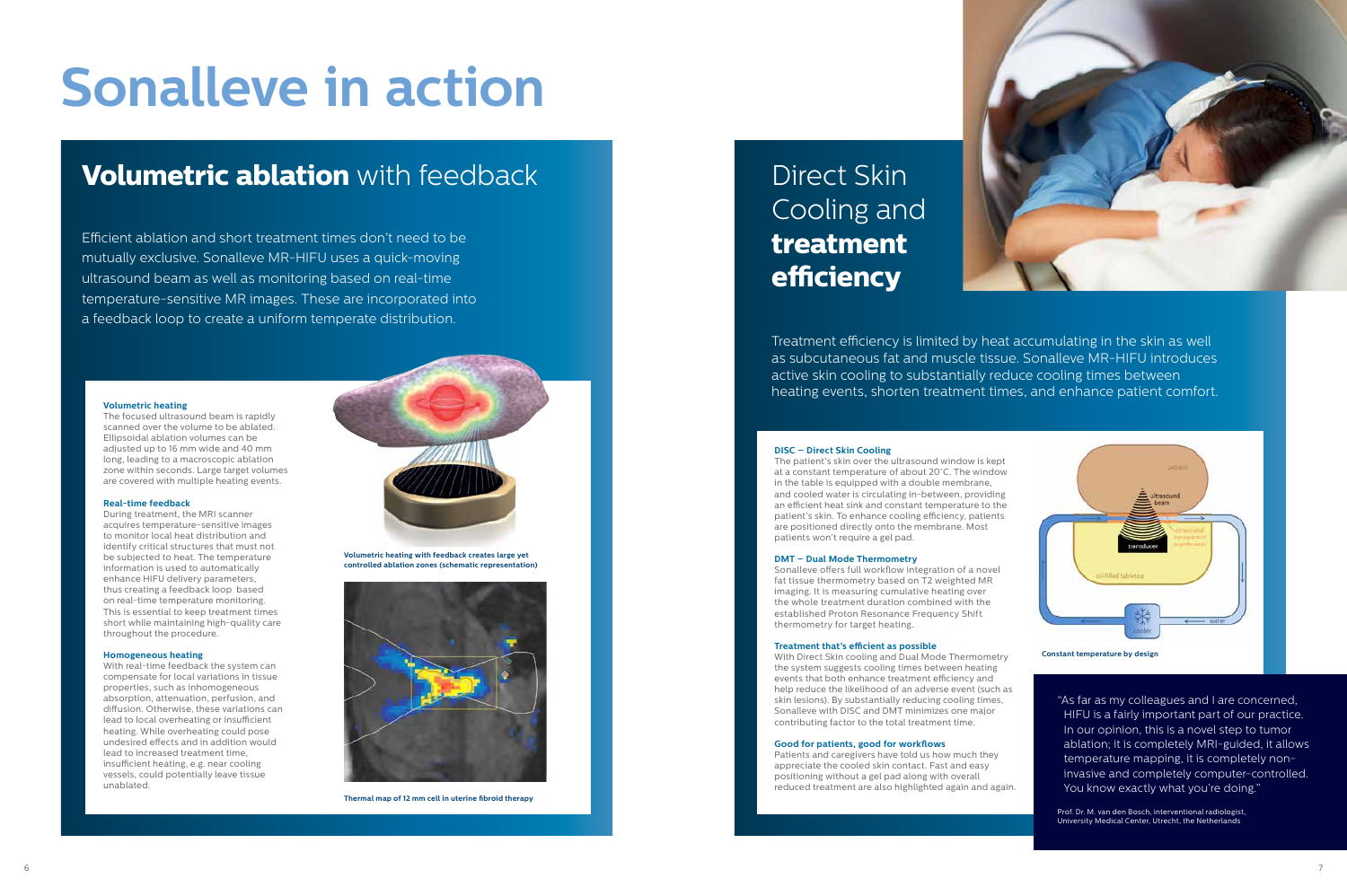**Non-invasive therapy: temperature maps** When you're carrying out the therapy plan, the Sonalleve therapy console directs the ultrasound transducer and its mechanical positioning. The therapy console also triggers the Philips MRI system to initiate acquisition of temperaturesensitive images which are used to monitor and guide the procedure. These images are displayed as temperature maps. The system provides temperature maps in six planes every three seconds to provide information about treatment progress and monitor critical anatomical structures.

**Therapy verification: contrast-enhanced MRI** After the procedure, contrast-enhanced MR images are acquired to visualize the ablated, non-perfused volume. These images can be used to assess the lesion while the patient is still on the table.



### **Therapy planning: 3D MRI**

Sonalleve MR-HIFU can be used in regular MRI suites. Your Philips MRI system can easily be upgraded with Sonalleve and you're able to switch between diagnostic and therapeutic use within a few minutes

The procedure is planned and executed via the separate Sonalleve therapy console. Once the initial 3D MRI planning images are taken, the entire procedure is planned using the extensive 3D planning software on the Sonalleve therapy console. This includes determining the geometry of the ablation volume and heating patterns, as well as the position of all the monitoring slices to guide the procedure.

**Comprehensive overview along with the necessary details required for high-quality care**

## An excellent option from virtually any angle

Looking to improve your patients' quality of life? And expand your institution's therapy portfolio? Consider Sonalleve MR-HIFU. This exciting, innovative technology is patient-friendly, fast, and offers quick recovery for many procedures. And it's flexible enough to offer you a variety of non-invasive therapy options, now and in the future.

#### **3-step guided workflow**

Perform a MR-HIFU procedure in three simple steps:

### 1. Therapy planning

- 3D MR images with excellent soft tissue contrast are used to plan the procedure.
- 2. Non-invasive therapy High intensity ultrasound is focused onto the region of interest, which elevates its temperature and causes the tissue to coagulate. This process is monitored and controlled using real-time MR temperature sensitive images which provide feedback during ablation.
- 3. Therapy verification
- MR imaging is used to assess the procedure.





**Easy and intuitive treatment planning based on 3D MR data sets**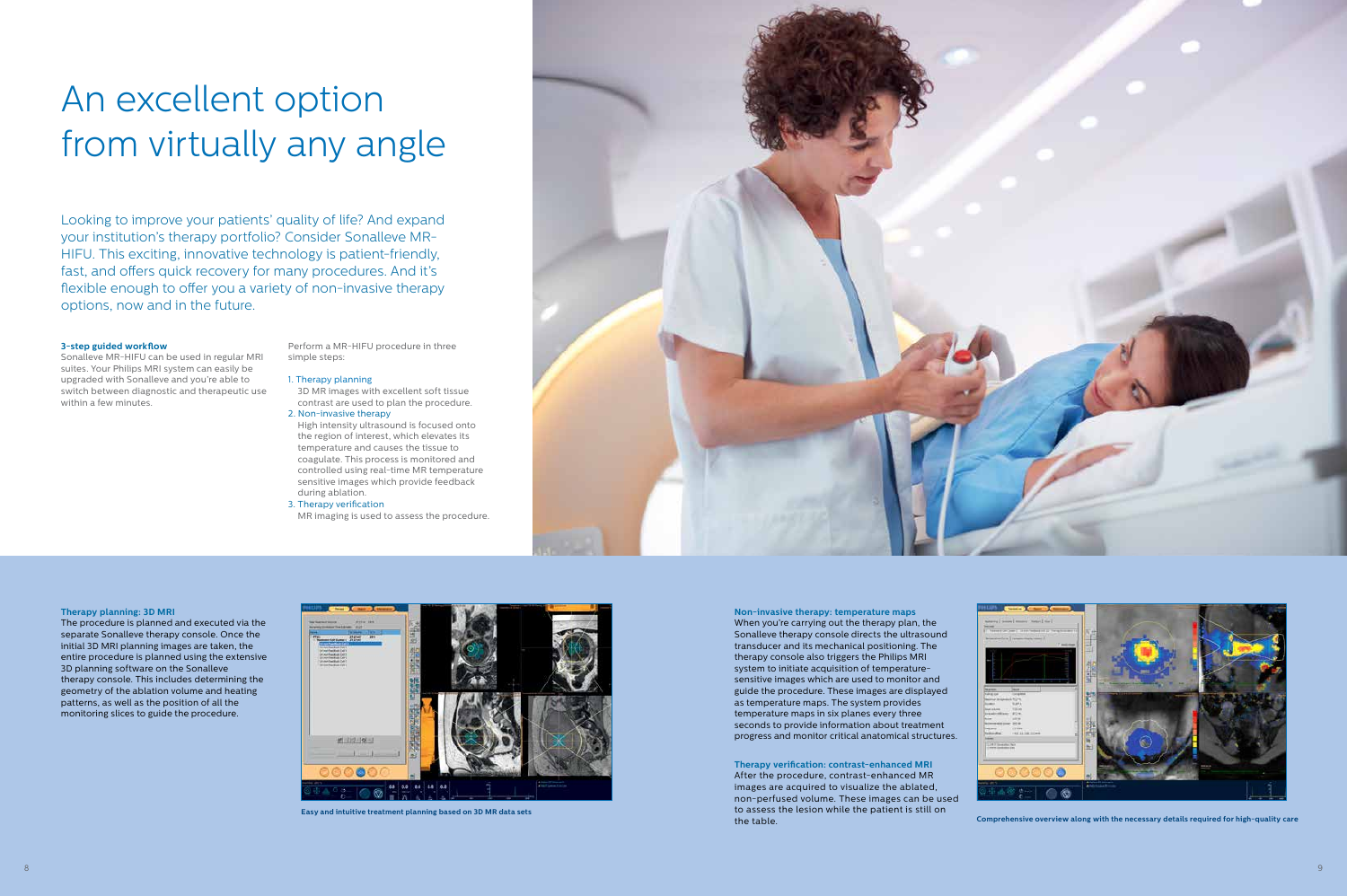### **Clinical advantages**

- Easy planning and treatment
- Highly focused volumetric ablation does not damage nearby tissue
- Real-time feedback enhances patient care throughout the procedures
- 3-step guided clinical workflow
- DIrect Skin Cooling and Dual Mode Thermometry for enhanced treatment efficiency

### **Patient advantages**

- Fast, non-invasive therapy
- No surgery, no scars
- Most procedures can be performed on an out-patient basis with short recovery at home
- Patient receives no ionizing radiation
- Procedure can be repeated if needed

### **Economic advantages**

- Out-patient procedures
- Easy switching between diagnostic and therapeutic use of the MR scanner
- Single-vendor solution: HIFU and MR both provided by Philips
- Enables facilities to expand therapy services
- Can help decrease patient length of stays and the costs associated with them

**The Philips Sonalleve MR-HIFU therapy system or some of its applications are not for sale in certain countries. To determine availability in your area, please contact your local Philips representative.**